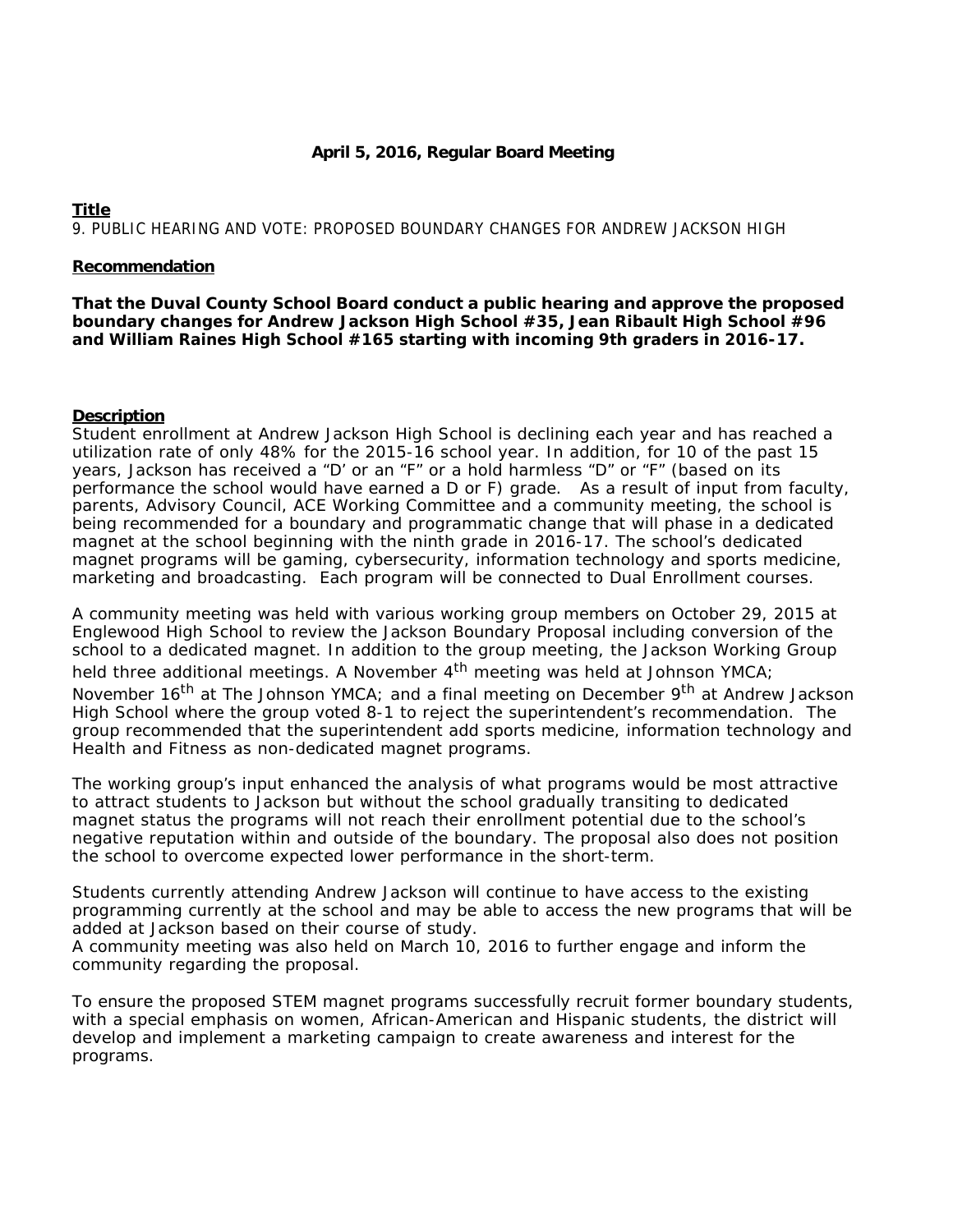The Public Hearing was duly noticed.

#### **Gap Analysis**

With a capacity of 1,456, at the 20 day count in September, 2015, Jackson had only 702 students enrolled. This leads to a utilization rate of 48%. There are 1,302 students who live in the attendance area. Of the 1,302 students projected, only 42% of the neighborhood students actually enroll at the school. 314 students opted this year to attend other high school magnet programs; 133 left on special assignments; 58 enrolled into charter schools; 63 used McKay scholarships; 45 signed up for homeschool, and the remaining students left for virtual and contract schools. A gradual conversion is strategically proposed to recruit former boundary students back to the school, while also attracting students from outside of the boundary through unique programs.

In order to prepare for this proposed boundary change, district staff visited a nationally recognized Sports Medicine Charter School in Miami, Florida. The site visit to The Sports Leadership and Management (SLAM) School provided staff with a representation of how the school integrates the New Florida Standards and sports-related themes into Mathematics, Language Arts, Science and Social Studies. The overall vision of the school is designed to prepare students for careers in Sports Medicine, Business, Marketing, Health, and Communications through electives coursework in the following career academies: Sports Medicine, Digital Television & Sports Media Production, and/or Sports Marketing, Entertainment, & Management. If implemented at Jackson, the program will offer parents and students with flagship and destination programming. It will also develop a pipeline of much needed athletic trainers and interns for the district's high schools.

The gaming program allows for continuity from Kirby Smith Middle School where students have access to those elective courses now. Andrew Jackson would be the only high school that offers gaming. In addition, the information technology program will be a one of a kind program and first of its kind placed in the urban core. Students will have access to dual enrollment computer science courses and internships with the school district. The recently developed Early College program in partnership with Citi and Florida Blue will remain.

The programs are designed to recruit traditional magnet students from Kirby Smith Middle School but more importantly to offer unique programs for students within the boundary who are not willing to attend Andrew Jackson.

Students from the former Jackson boundary will be given priority status to the school. If this boundary change is approved, students interested in participating in the program will be permitted to apply through the special transfer process since the magnet application process is complete.

The recommendation also better positions two strong neighborhood schools, Raines and Ribault High School, to increase its enrollment by absorbing the former Jackson boundary beginning with next year's ninth grades. Students from the Jackson boundary currently attend both schools. As the district continues to consider possible financial options to renovate Raines and rebuild Ribault, it will be difficult to explain to taxpayers the economic efficiency of maintaining three lower performing and lower utilized schools within the same area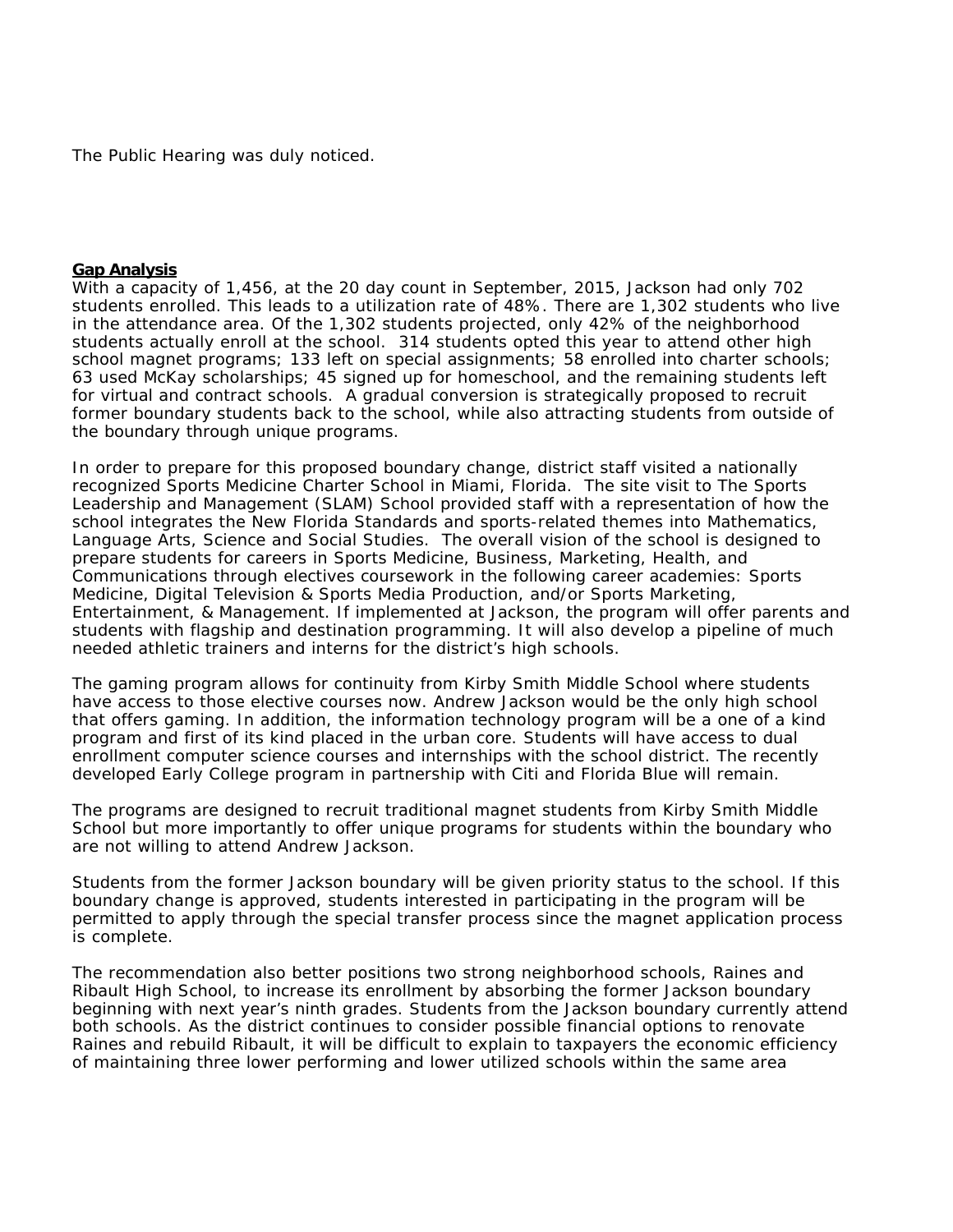including Raines (52%) and Ribault (71%). Overcoming higher standards and accountability measures also will be a difficult reality of all three schools in the future.

#### **Previous Outcomes**

For 10 of the past 15 years, Jackson has received a "D' or an "F" or a hold harmless "D" or "F" and performance continues to remain stagnant. The school has received two school grades of "D" in recent years. This decline in school grade and the constant drop in enrollment has severely impacted the school academically and fiscally. In 2014-15 731 students were enrolled. In 2015-16, enrollment had dropped to only 702 students.

### **Expected Outcomes**

With the approval of this recommendation, we will be able to maximize a currently underutilized school in a residential area that has low resident growth. We will be able to possibly increase long term enrollment at two of our active community based schools at Raines and Ribault.

**Strategic Plan Goal** Develop the Whole Child Engage Parents, Caregivers, and Community Ensure Effective, Equitable, and Efficient Use of Resources

## **Financial Impact**

FTE will be generated based on student enrollment. The approximate increase in transportation costs is \$65,450 for Raines and \$80,354 for Ribault. The transportation costs will be covered through personnel savings in General Revenue as a result of other proposed boundary and program changes as well as the funds that will be recouped through the recapturing of students.

**My Contact** Pearl Roziers, Assistant Superintendent, Office of School Choice, 390-2438 Paul Soares, Assistant Superintendent, Operations, 390-2008